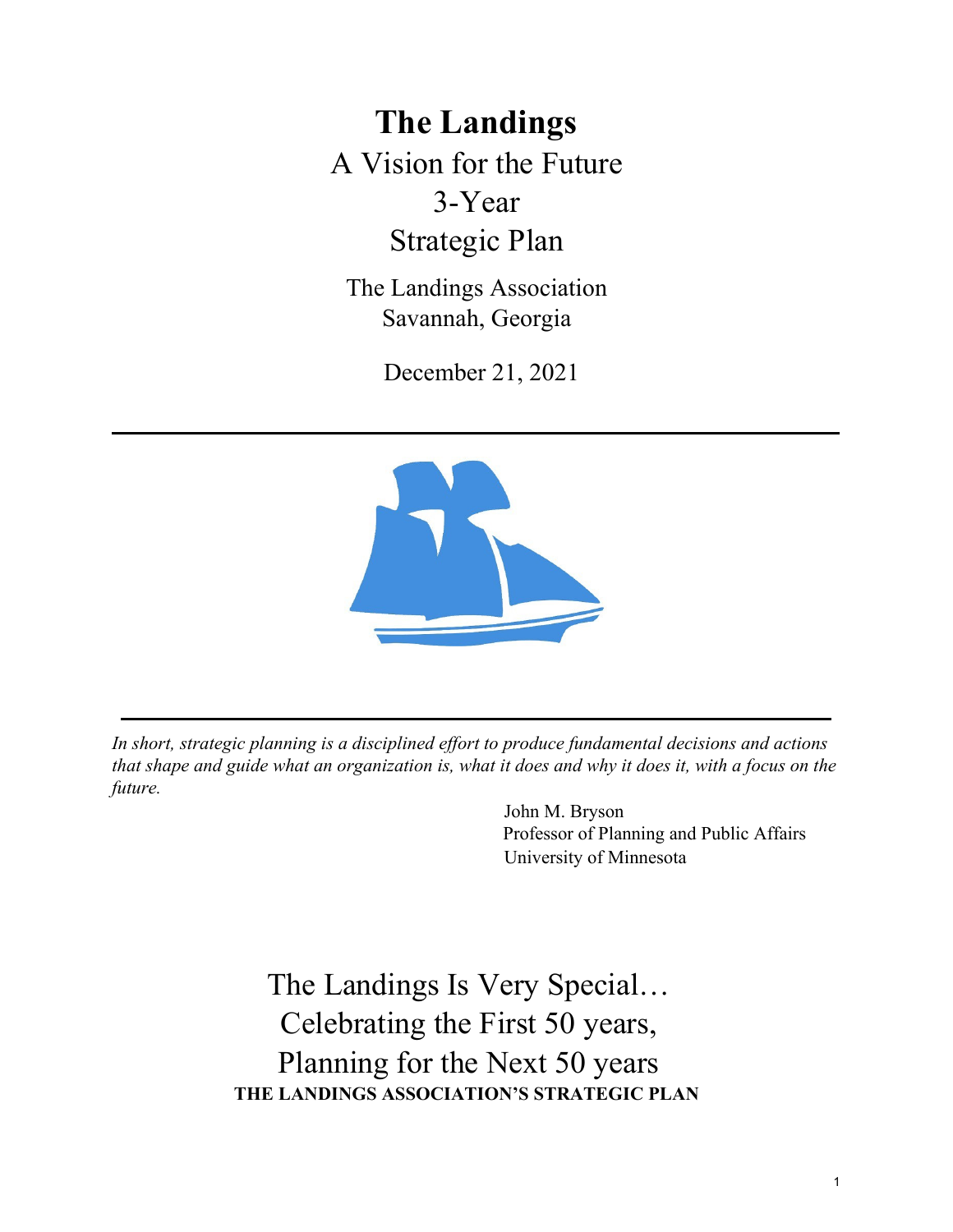# Table of Contents

| <b>Mission and Vision Statements</b>           | Page 3 |
|------------------------------------------------|--------|
| <b>Community Governance</b>                    | Page 4 |
| Environmental Opportunities and Challenges/    | Page 5 |
| Water and Land Use                             |        |
| Updates of Facilities, Amenities, and Services | Page 6 |
| Technology                                     | Page 7 |
| Communications                                 | Page 8 |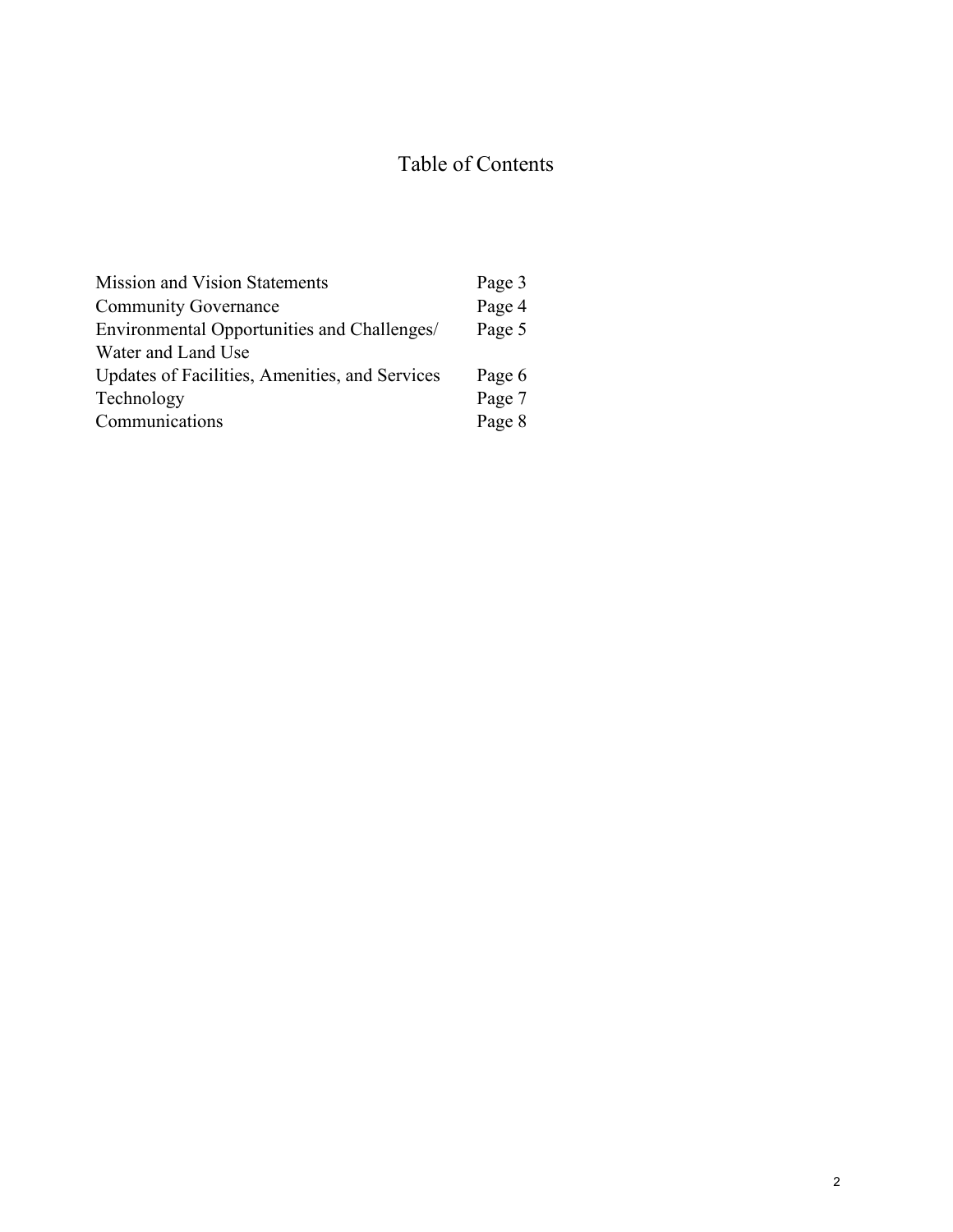Once adopted by the Board of Directors, the Strategic Plan will become a living/working document to guide the Association. Recommended actions ultimately will be expanded by the Board of Directors and Operations Leadership Team and criteria to measure the accomplishment level of the goals will be developed.

The goal of the Strategic Plan is to provide a roadmap to the future that permits the Association to be more proactive and more efficient. The Strategic Plan will chart the course for TLA reflecting the needs, desires, and aspirations of The Landings' Property Owners so necessary to the future success of the Association.

## **Mission of The Landings Association**

The mission of The Landings Association is to enhance the value of living at The Landings by maintaining and improving common property and amenities, providing services and administering covenants in a publicly and fiscally responsible and efficient manner.

# **Vision for The Landings Association**

Our vision is to be the most vibrant private residential community in the Southeast. We are stewards of the naturally beautiful coastal environment in which we live, work, and play and actively pursue economic, environmental, and social sustainability. We create and foster an active lifestyle, along with experiences and services that enhance our sense of community, security, and quality of life.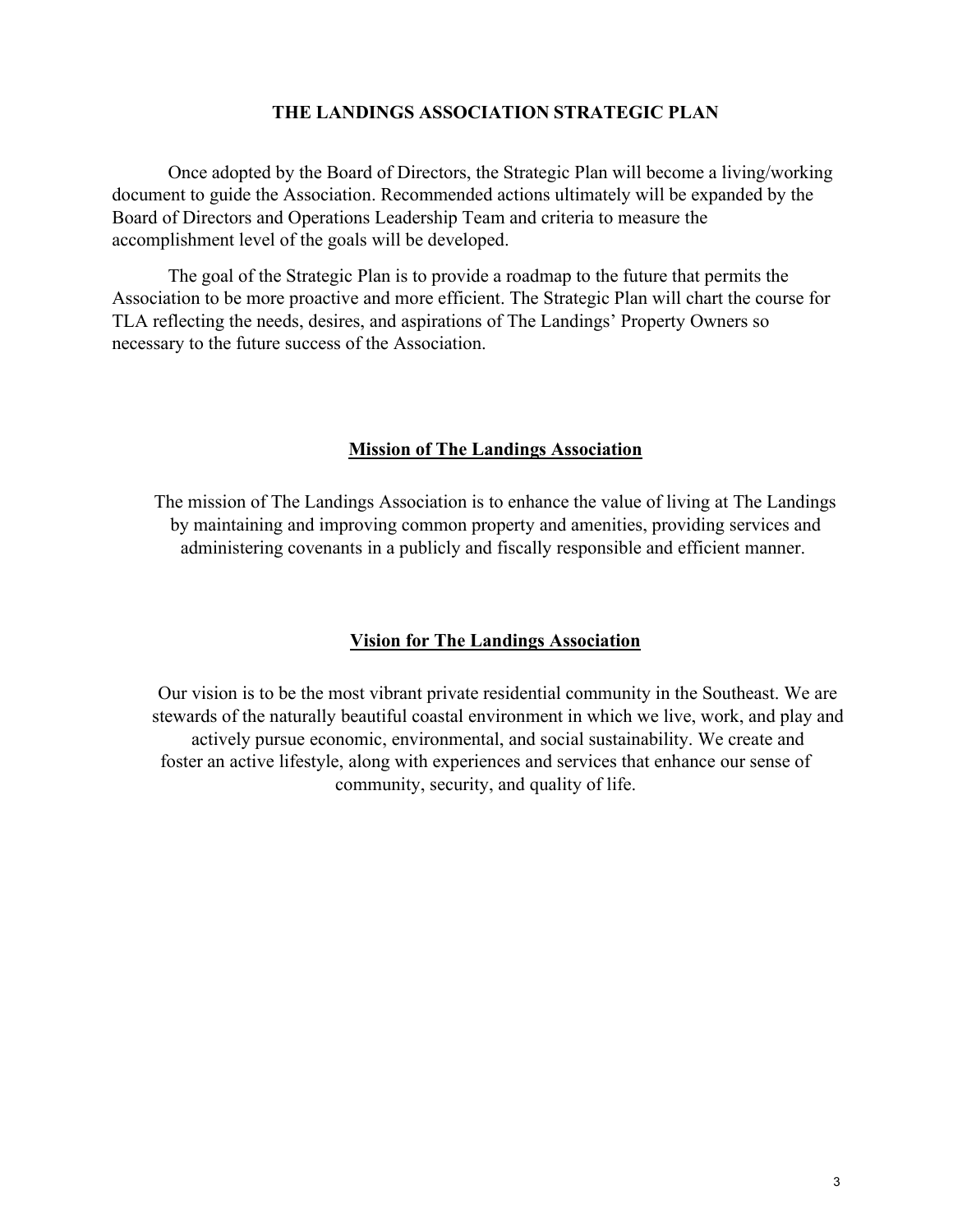#### **Community Governance**

#### Strategic Goal

*Maintain community engagement and strong financial stewardship while adapting to the evolving needs of the community.*

#### Discussion:

The Landings Association is dedicated to being successful in responding to and anticipating the needs of the community and managing their financial resources.

#### Actions:

- 1. Consider short-term working groups (Task Forces, etc.) rather than year-long committees, to accomplish special projects.
- 2. Develop an advisory Committee Manual and provide orientation for advisory Committee Members.
- 3. Review all Community Documents (e.g., Covenants, Board Policy Manual, Bylaws, Rules and Regulations, Architectural Guidelines, Private Property Maintenance Standards) and develop a plan for regular review and updates on a formalized schedule going forward.
- 4. Strengthen education program for current and future owners on governing documents, especially the Covenants and Rules and Regulations, to ensure better understanding.
- 5. Provide TLA Board Directors with the most current industry knowledge and best practices as they perform their duties. Encourage Board Directors to participate in the Board Leader Certificate Program sponsored by the Community Associations Institute (CAI) and receive an annual orientation from staff and legal counsel.
- 6. Encourage community volunteers to provide their input and expertise.
- 7. Strive to be known as an "employer of choice" in the Savannah Area.
- 8. Provide responsible, prudent, financial management through balanced operating budgets and sustainable community asset capital plans.
- 9. Support The Landings Company's mission to market the community and to promote renovation of homes, both to enhance property values.
- 10. Support The Landings' safety program and culture by reviewing current traffic patterns, trends, and best practices.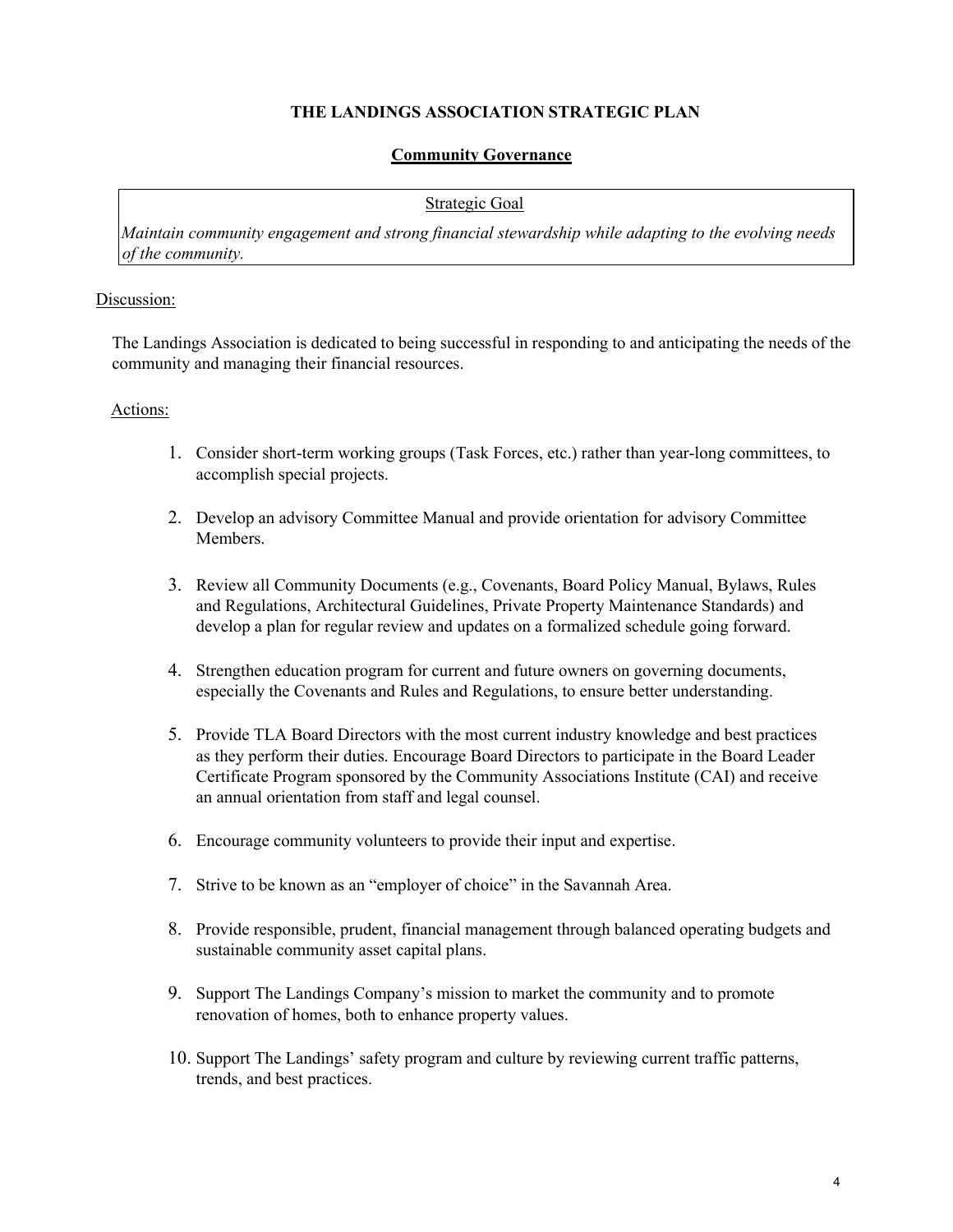## **Environmental Opportunities and Challenges Water and Land Use**

Strategic Goal

*The Landings was founded on the goal of protecting the outstanding environment where The Landings is located.* 

#### Discussion:

This goal has survived the first 50 years of The Landings' existence. It is imperative that the Association focus on this goal as it plans for the next 50 years. Water and land use are the key components of this Strategic Goal.

The Landings Experience is a combination of Natural Environment, Quality of Life, Aesthetics, Security, Services, Welcoming, and Caring. Combined, they represent the inherent qualities of The Landings, which sets it apart from other residential communities and which must be preserved and enhanced. Protecting the natural environment and making sure there is water to serve the Property Owners in the future are first and foremost.

- 1. The Operations Leadership Team needs to continue to be focused on water, wastewater, and land use.
- 2. Determine how much additional development Skidaway Island can sustain based on current and future water and wastewater capacity and availability.
- 3. The Association should continue studying the sprayfields to determine the best long-term use for those properties. The Association will ensure that any proposed development for the sprayfields will be reviewed in accordance with its Sprayfield Development Policy and any other pertinent adopted policies, and that no action will be taken that is inconsistent with those policies
- 4. Promote water conservation practices throughout the Landings community.
- 5. Identify vulnerabilities to rising sea levels on TLA common property and business operations and determine feasible remediation options.
- 6. Partner with Skidaway Audubon to maintain the Audubon International Certified Sustainable Community Status. Consider creating an Audubon Task Force to handle this recommended action. Work with Skidaway Audubon to promote the environmental focus of the Landings community.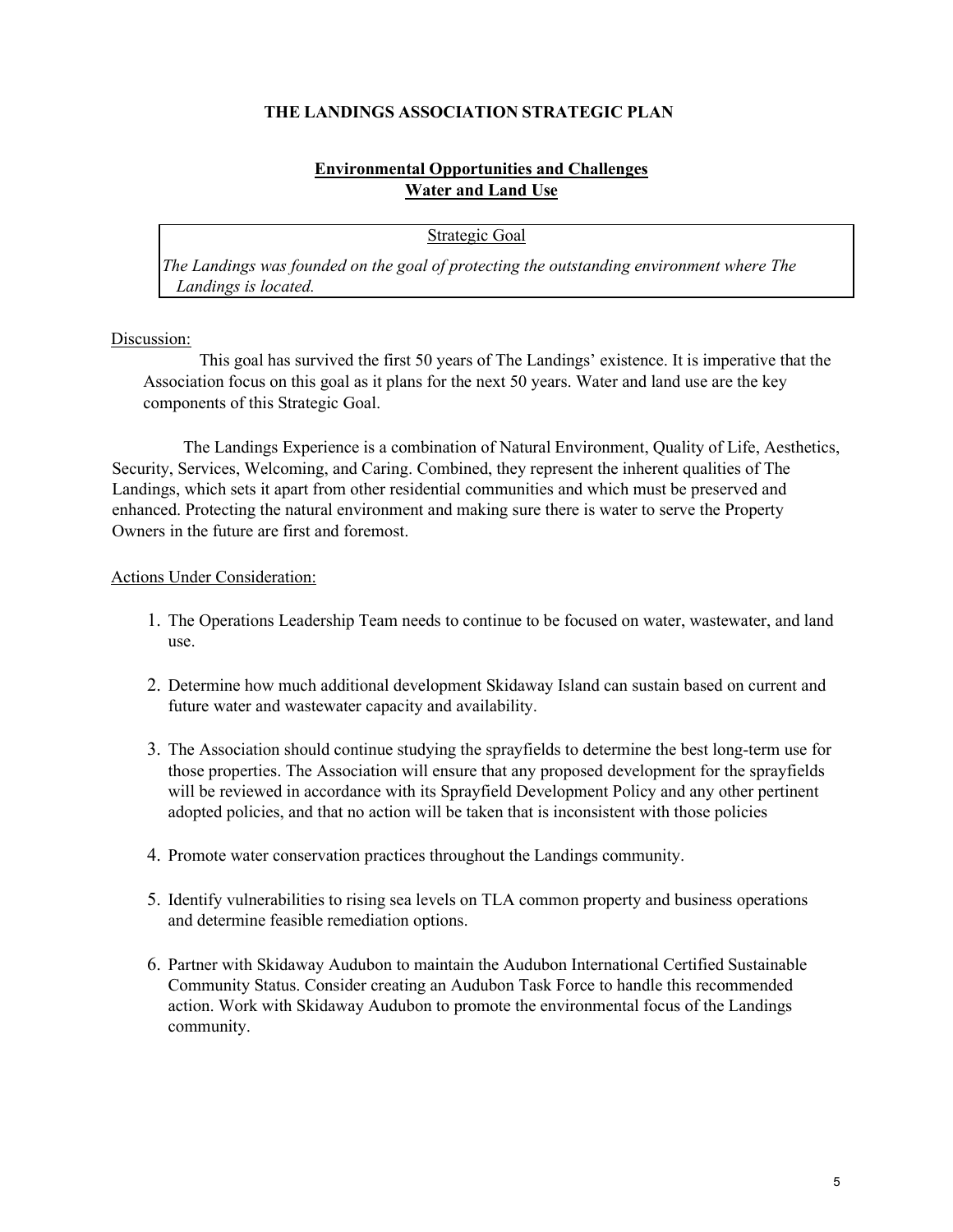#### **Updates of Facilities, Amenities, and Services**

Strategic Goal

*Monitor community facilities, amenities, and services and improve and expand as needed to accommodate changes in the use, size, and demographics of the property owners and to prepare for the future of the community.*

#### Discussion:

From the creation of The Landings, the facilities, amenities, and services have been the major factor in attracting new Property Owners. In order to meet the recreational, social, and essential service needs of the Property Owners (not provided by The Landings Club), and to prepare for the future, the Association needs to continue to focus on facility, amenity, and service updates.

- 1. The most pressing project is the renovation and expansion of the Landings Harbor Marina, which is at 100% capacity for both the wet slips and dry storage and has a waiting list for Landings Property Owners. Support the efforts of the Landings Harbor Project Team, which has been formed to develop a plan for the Landings Harbor Marina and grounds to meet the needs of the community, including the dry stacks, wet slips, marina store, basin, parking lot, fuel tanks, and adjacent community picnic area.
- 2. Create a Delegal Creek Marina Project Charter and Team to develop a vision and plan for the Delegal Creek Marina.
- 3. Plan for the replacement and upgrading of the North Gatehouse, which has reached the end of its useful life.
- 4. Develop a plan for rejuvenating the Marsh Tower.
- 5. Develop a plan for creating more storage for RVs.
- 6. Consider restoring the Community Programs Manager position as a means of further engaging the Community.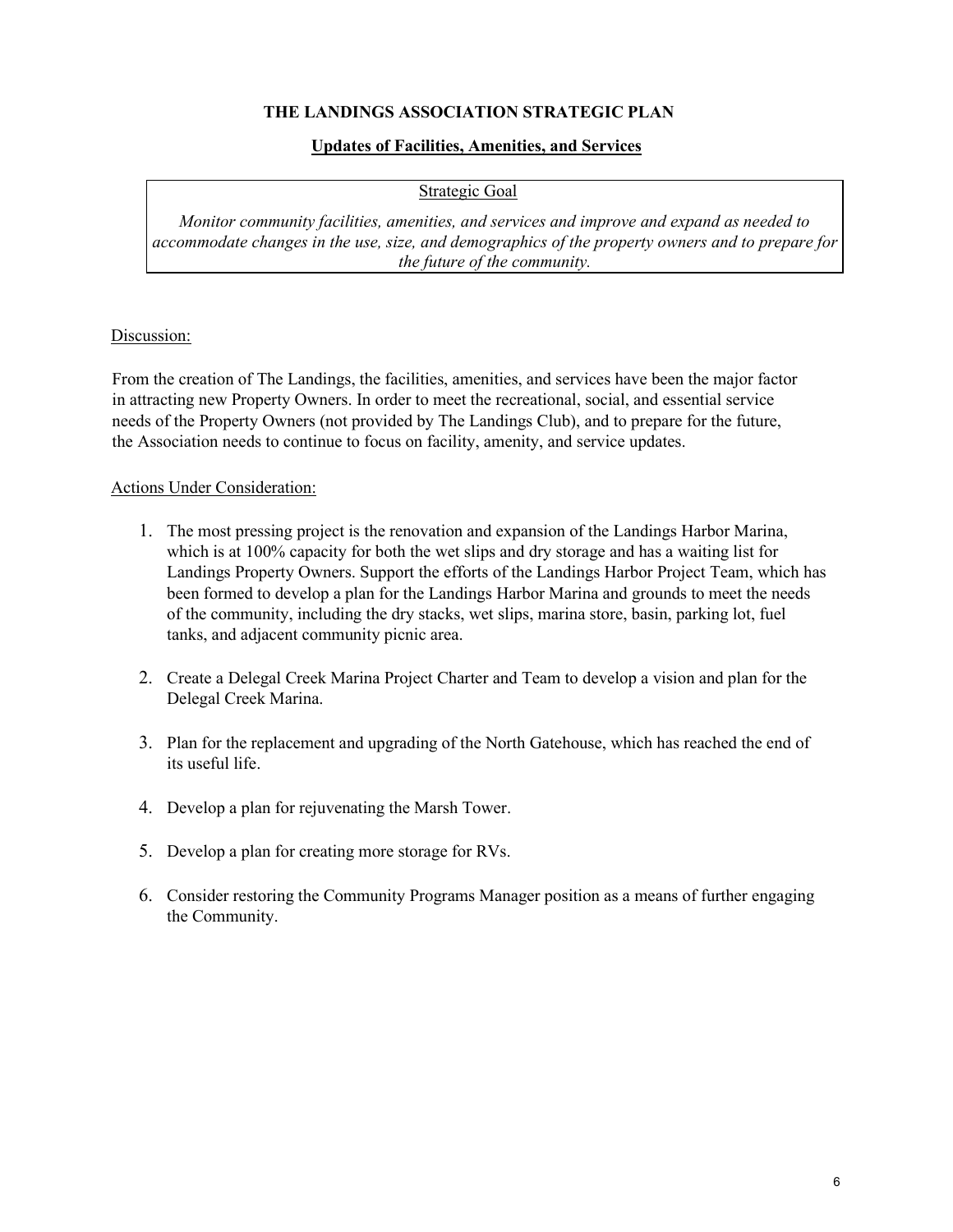# **Technology**

## Strategic Goal

*Research and leverage cutting-edge technologies to enhance the safety, security, and quality of life for residents of The Landings.* 

#### Discussion:

This strategic goal is a carryover from the 2015-2021 Strategic Plan. It is a given that residents expect to have reliable cell phone service and the availability of high-speed internet service wherever they may be in the United States. However, this is not the case at The Landings. This challenge was further exacerbated by the pandemic. While this is a lifestyle issue, it is also a health and safety issue, as well as an economic issue in attracting future owners and retaining current owners.

- 1. Create a Task Force to assist in researching solutions, from better cell phone connectivity, to fiber internet to the home, to 5G and other potential options, to address these issues.
- 2. Focus on ensuring a high-quality experience for hybrid meetings, including committee meetings, so that more working residents can participate, even if they cannot join in person, thus strengthening community involvement and engagement.
- 3. Implement a community-wide Risk Management Program that would notify the Association of potential risk management concerns.